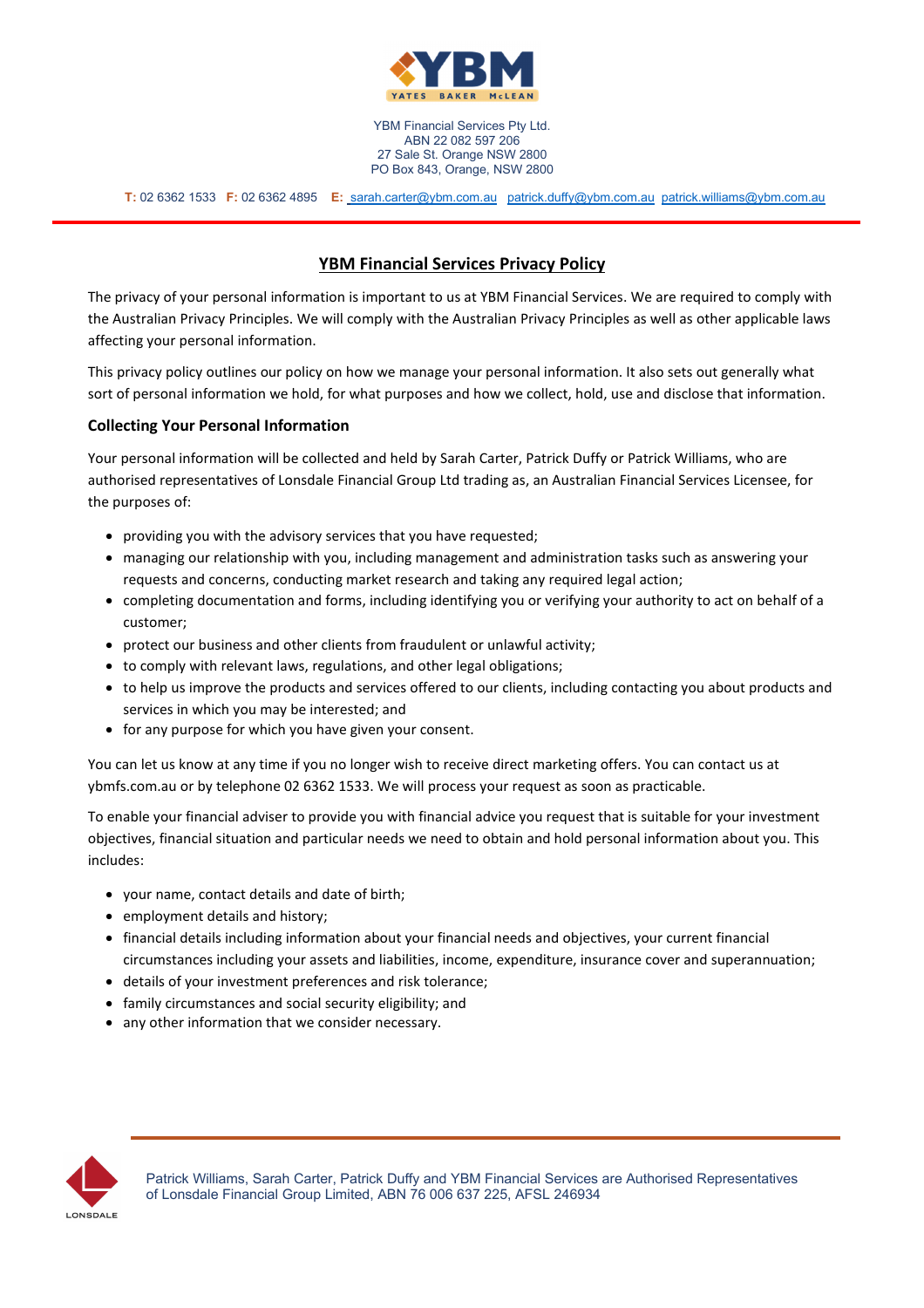

 **T:** 02 6362 1533 **F:** 02 6362 4895 **E:** sarah.carter@ybm.com.au patrick.duffy@ybm.com.au patrick.williams@ybm.com.au

The personal information collected may include sensitive information such as health information and memberships of professional or trade associations.

If it is reasonable and practicable, we will only collect your personal information from you. Generally, your personal information will be collected when you meet with your adviser in person, provide your adviser with information over the telephone or with written material. We may need to collect personal information from third parties, such as your accountant, or others whom we believe you have authorized to provide information to us.

We may receive personal information about you when we have taken no active steps to collect that information. We destroy all unsolicited personal information, unless the personal information is relevant to our purposes for collecting personal information.

### **How Your Personal Information is Held**

Your personal information is generally held in client files or a computer database. Your personal information may also be held in a secure archiving facility.

We take reasonable steps to ensure that the personal information that we hold is protected from misuse and loss and from unauthorised access, modification and disclosure. Some of the measures that we have adopted are having facilities for the secure storage of personal information, having secure offices and access controls for our computer systems.

We will also take reasonable steps to destroy or permanently de-identify personal information that we no longer need for any purpose for which it may be used or disclosed under the Australian Privacy Principles.

#### **Using and Disclosing Your Personal Information**

Your personal information may be disclosed for purposes related to the provision of the financial advice you have requested. The types of service providers that may be provided with your personal information are:

- other financial advisers and organisations involved in providing the financial advice you have requested (which may include ongoing service) such as fund managers who assist us in providing financial advice and paraplanners;
- insurance providers, superannuation trustees and product issuers in connection with the provision to you of the financial advice you have requested;
- organisations that assist in operating a financial planning business such as those that provide administrative, financial, accounting, insurance, research, legal, computer or other business services;
- your representatives or service providers such as your accountant, solicitor, tax agent, stockbroker or bank;
- organisations involved in a business restructure or a transfer of all or part of the assets of our business or the due diligence procedures prior to any such sale or transfer;
- government authorities and other organisations when required by law; and
- organisations that you have consented to your personal information being disclosed to.

In addition to the purposes of collection set out above, your personal information may also be used in connection with such purposes.

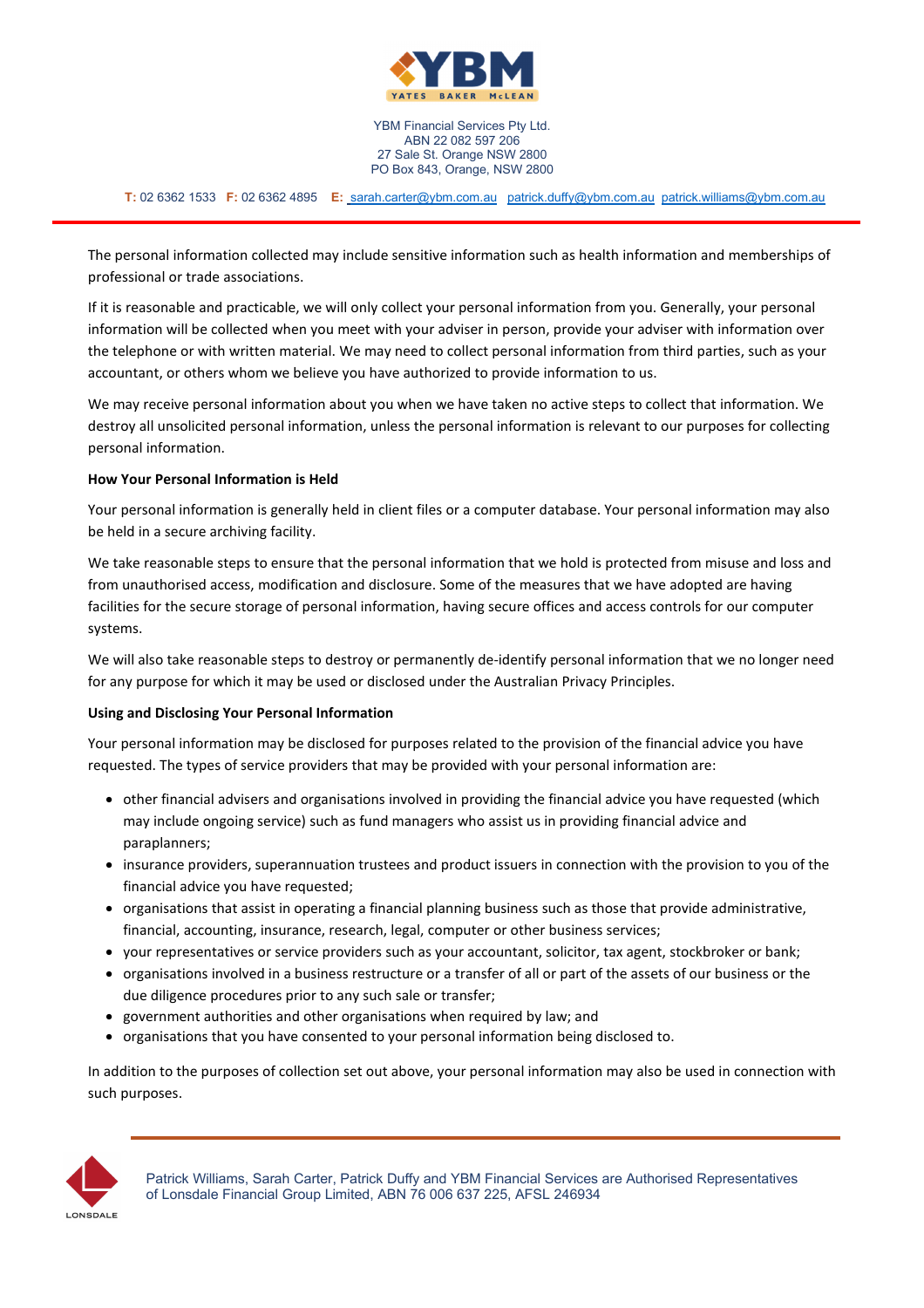

 **T:** 02 6362 1533 **F:** 02 6362 4895 **E:** sarah.carter@ybm.com.au patrick.duffy@ybm.com.au patrick.williams@ybm.com.au

We will seek to ensure that your personal information is not used or disclosed for any purpose other than:

- the primary purpose for which it was collected or a related secondary purpose;
- where you have consented to the use or disclosure; or
- in other circumstances where the Australian Privacy Principles authorise the use or disclosure such as when it is required by or authorised under law.

We may disclose your personal information to third parties who provide services to us, in which case we will seek to ensure that the personal information is held, used or disclosed consistently with the Australian Privacy Principles.

### **Organisations outside Australia**

In order to provide you with our services, we may need to share your information with organisations outside Australia (for example Information Technology providers) – these countries include:

Sri Lanka Philippines

We may store your information in the cloud or other types of networked or electronic storage. As electronic or networked storage can be accessed from various countries via an internet connection, it's not always practicable to know in which country your information may be held. Overseas organisations may be required to disclose information we share with them under a foreign law.

We will not send personal information to recipients outside of Australia unless:

- we have taken reasonable steps to ensure that the recipient does not breach the Privacy Act and the Australian Privacy Principles;
- the recipient is subject to an information privacy scheme similar to the Privacy Act; or
- the individual has consented to the disclosure.

#### **Accessing your Personal Information**

You can gain access to your personal information that we hold. This is subject to exceptions allowed by law such as where providing you with access would have an unreasonable impact upon the privacy of others. If we deny a request for access we will provide you with the reasons for this decision. To request access please contact us (see "Contacting Us and Privacy Issues" below).

#### **Correcting Your Personal Information**

We take reasonable steps to ensure that the personal information that we collect, use, or disclose is accurate, complete and up-to-date. If you believe that any of the personal information that we hold is not accurate, complete or up-to-date please contact us (see "Contacting Us and Privacy Issues" below) and let us know what information is incorrect.